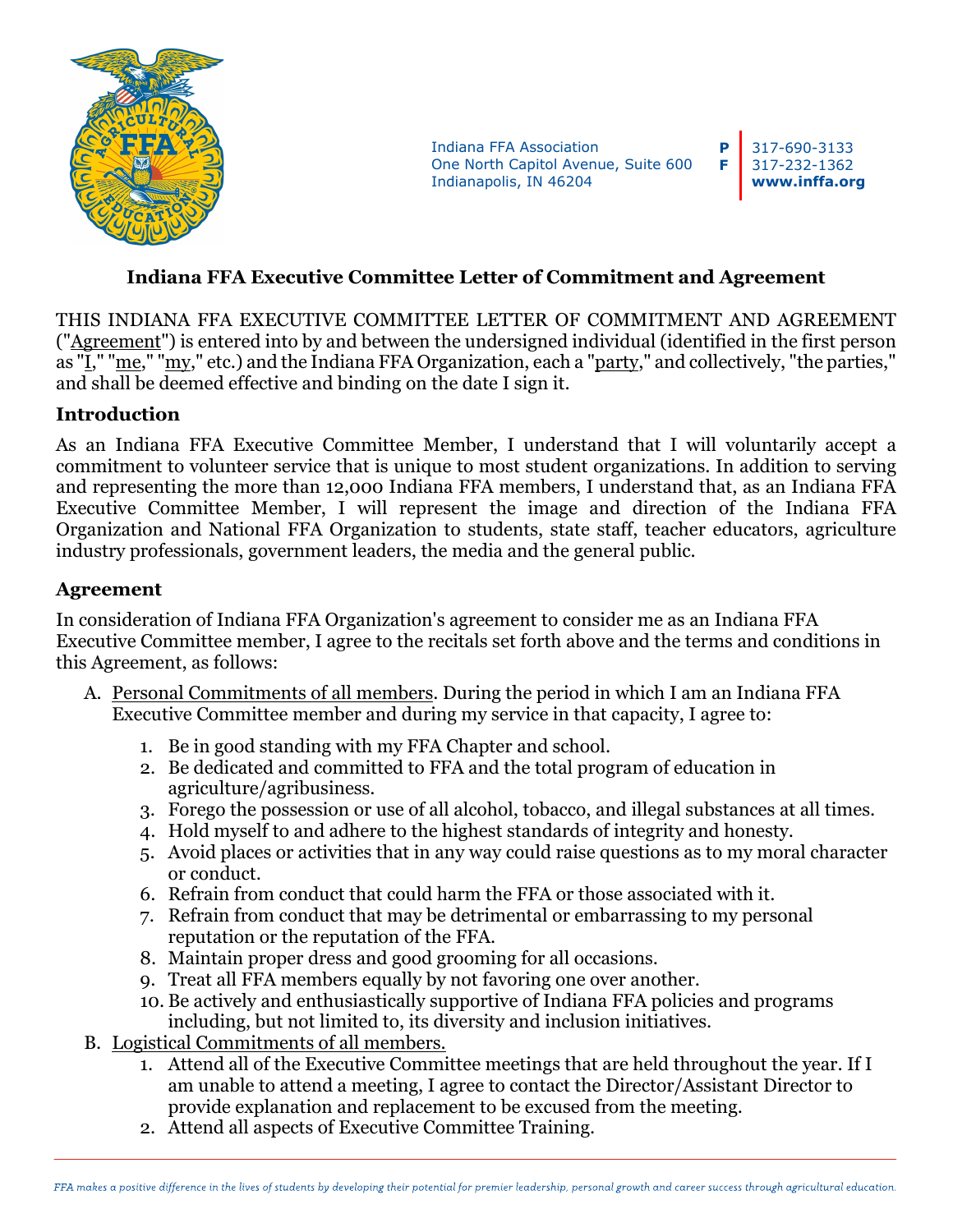- 3. Attend Premier Leadership Training (PLT).
- 4. Attend and assist with State CDE's at the Indiana FFA Leadership Center.
- 5. Attend the State FFA Convention. Because of my elected position, I acknowledge that I will have additional responsibilities assigned.
- C. Position Specific Commitments
	- 1. In signing this agreement, Executive Committee Members are ONLY expected to meet the commitments below that align to their respective position.
	- 2. District Presidents
		- i. Organize and attend district assigned State Fair Workdays and Exhibit Days and have plenty of people to assist.
		- ii. Plan and organize my District Kickoff! Most of the planning occurs at PLT so attendance at PLT is critical to the Kickoff success.
		- iii. In December, January, and February begin brainstorming and contacting judges and schools about District Leadership CDEs.
		- iv. Plan, organize and be **PREPARED** for District Leadership CDEs in February, March, and April. This is the most important part of being District President, so make sure this event runs smoothly!
		- v. If my district has District Officer applications, I will send them out in ample time for students to apply and consider running for an office.
	- 3. Section Directors
		- i. Attend State Fair Workdays and Exhibit Days. Be there to help the district presidents in my section. It would be great if I could be there for every district day in my section, but the parties understand if that commitment cannot be made.
		- ii. Assist district presidents in my section to plan and organize District Kickoff! Most of the planning occurs at PLT so attendance here is critical. Again, it would be great for me to attend all district kickoffs for your section, but the parties understand if that commitment cannot be made.
		- iii. In December, January, and February plan, organize and be **PREPARED** for Section Chapter Meeting CDE.
	- 4. Band and Chorus Presidents
		- i. Attend State Fair Work Days and Exhibit days with my district on their days.
		- ii. Work to RECRUIT and RETAIN Band and Chorus members by encouraging members to return and also encouraging new members to join. Make the atmosphere at Convention enjoyable for all members so they want to continue to be a part of the Band and Chorus.
		- iii. Communicate with the Band and Chorus director throughout the year and assist whenever needed.

I agree that if the Indiana FFA Organization determines that I did not adhere to any of the abovedescribed commitments the Indiana FFA Organization shall have the right to take such corrective action as it determines appropriate including, but not limited to, placing limitations on me in my role as an Indiana FFA Executive Committee Member or terminating my service in that capacity.

| <b>Executive Committee Member Signature</b> | <b>Elected Position</b> | Date |
|---------------------------------------------|-------------------------|------|
| <b>Chapter Advisor Signature</b>            | Date                    |      |